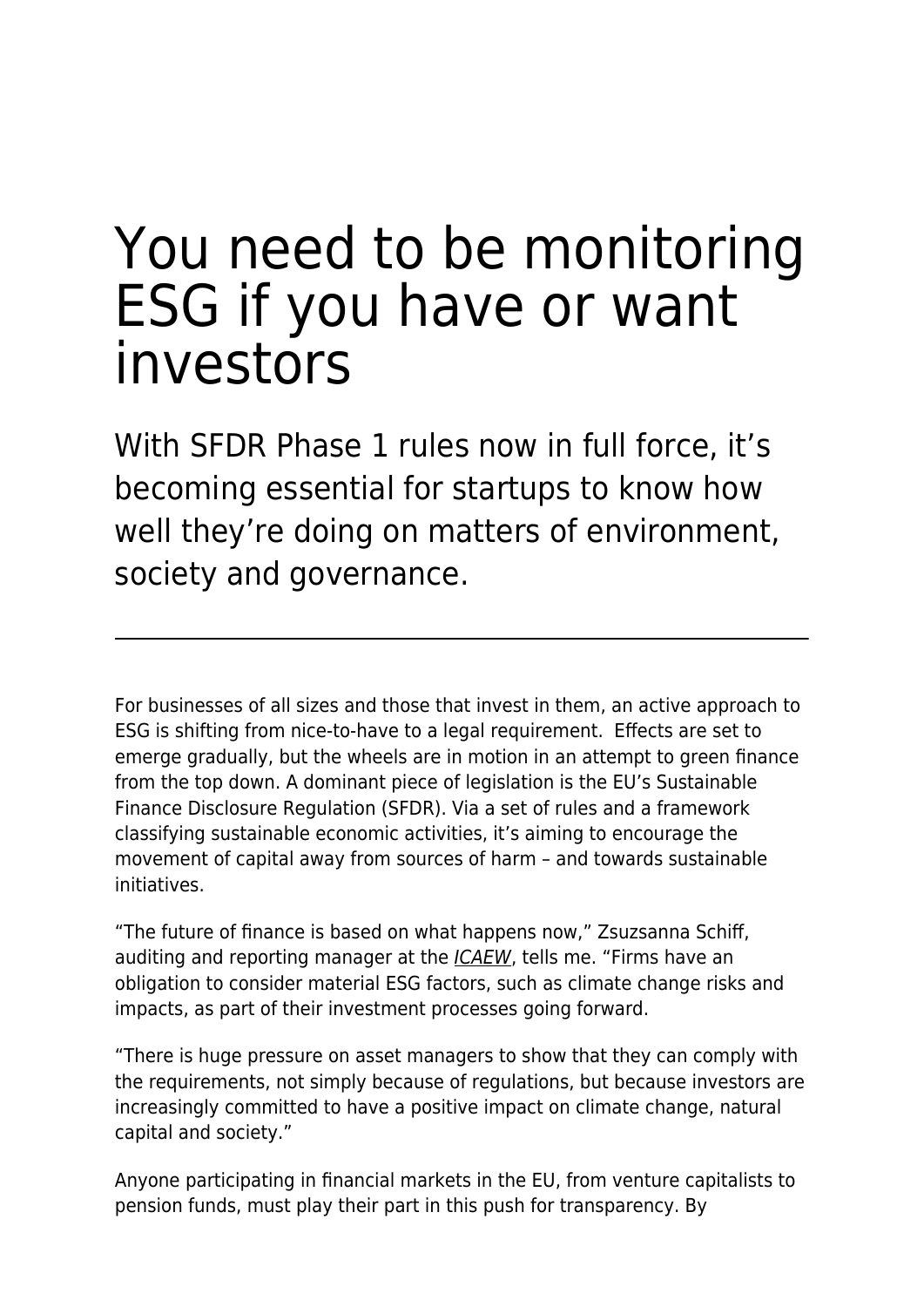association – and here's the clincher – small businesses will be affected too. As investors make changes to conform to SFDR principles, they'll be asking those they're funding about their impacts on the environment and society, their values and supply chains.

Read also

#### [ESG in Venture Capital – How are early stage investors using](https://www.maddyness.com/uk/2021/10/21/esg-in-venture-capital-how-are-early-stage-investors-using-esg-metrics-to-screen-and-support-investments/) [ESG metrics to screen and support investments?](https://www.maddyness.com/uk/2021/10/21/esg-in-venture-capital-how-are-early-stage-investors-using-esg-metrics-to-screen-and-support-investments/)

As of January 1st this year, Phase 1 of the SFDR is live. The principles of disclosure were published last year and, in 2022, asset managers will need to follow them. Key actions will include publishing a Principle Adverse Impacts (PAI) statement online midway through the year, and disclosing the sustainability impacts of their prospectuses before year-end.

The PAI statement will detail the major environmental causes for concern tied to their investments, and how these have been identified and are being managed. Particular attention will be paid to the prospectuses of funds labelled as green in an attempt to prevent greenwashing. Phase 2 – which will see more detailed technical standards introduced to guide these disclosures – has been subject to delays. It is set for implementation in January 2023.

## UK small businesses: what does it mean?

While certainly it's financial players and larger/EU-based corporations that will be affected most this year and next, UK small businesses need also listen up. The SFDR applies to companies doing business in the European Economic Area (EEA) irrespective of their origin/HQ location.

"This is a pervasive regulation, but in general affects financial market participants who are either based, or have investors in the EU", says Jack Spencer, an investment analyst at a large UK asset manager. "Any [UK] company which has an underlying EU investor (such as a private equity fund with an EU insurance company invested in it; or a large EU insurance asset manager providing debt funding) would need to report against PAIs for the fund invested in it."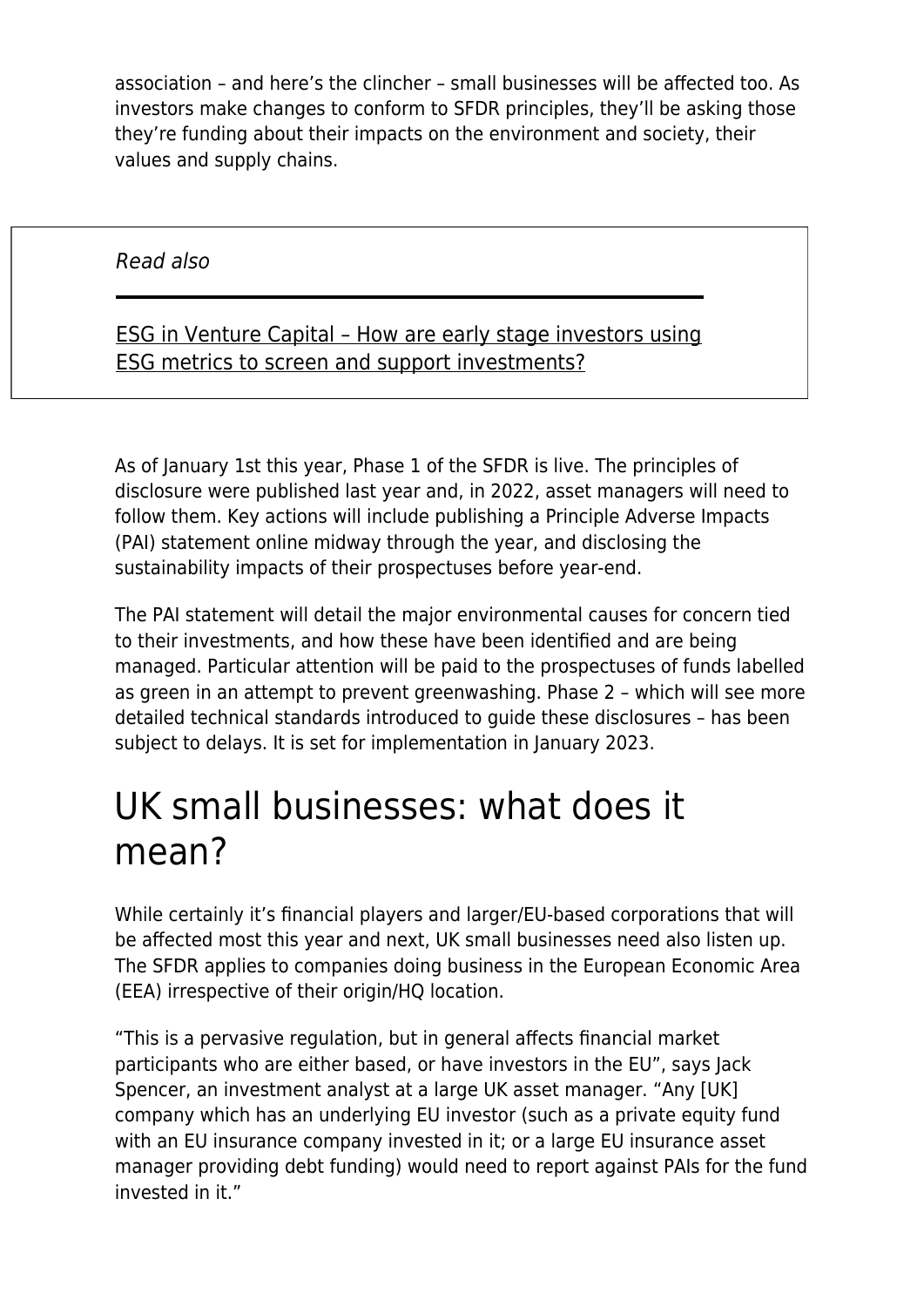"Disclosures can only be as good as the information asset managers receive from the investees, which will have to be reliable too", says Schiff. "It is crucial that firms pull as much data from different sources to create as full a picture as possible when formulating their portfolios and investment products, which could take a huge amount of time and effort."

There's also a UK version of this legislation – the SDR – just a few steps behind. And both this and the SFDR may be used to market financial products and services before legally enforced, meaning UK startups may be expected to report before they have to.

### Challenges to come

The advice from experts is to start preparing now, as reporting will ultimately be inevitable and is currently seen as a plus. Already, startups with solid proof on ESG have a competitive advantage that translates to more access to capital, a proactive approach to risk, cost reduction and employee productivity. The problem is that – particularly while we await SFDR Phase 2 clarifications – measuring your ESG footprint is pretty difficult when time and money are scarce, as they often are for startups.

"[SMEs] mostly lack the necessary information and resources, so it will take time for them to catch up", says Schiff. "However, as complete disclosure can only be achieved by looking at whole supply chains it will not be long before [they] are required to."

"The impact on all investee companies is primarily time and difficulty in collecting data", says Spencer. "For example, Scope 3 carbon emissions are very difficult to assess for most businesses, though this is not required until 2023."

#### Read also

[Why do small businesses need to monitor their ESG? We](https://www.maddyness.com/uk/2021/09/09/why-do-small-businesses-need-to-monitor-their-esg-we-spoke-to-the-experts/) [spoke to the experts](https://www.maddyness.com/uk/2021/09/09/why-do-small-businesses-need-to-monitor-their-esg-we-spoke-to-the-experts/)

The assumption is that, in the future, reporting on sustainability performance will be as commonplace and mathematical as reporting on financial performance. But short of bringing in consultancy firms and data analysts, what are the options for small businesses right now?